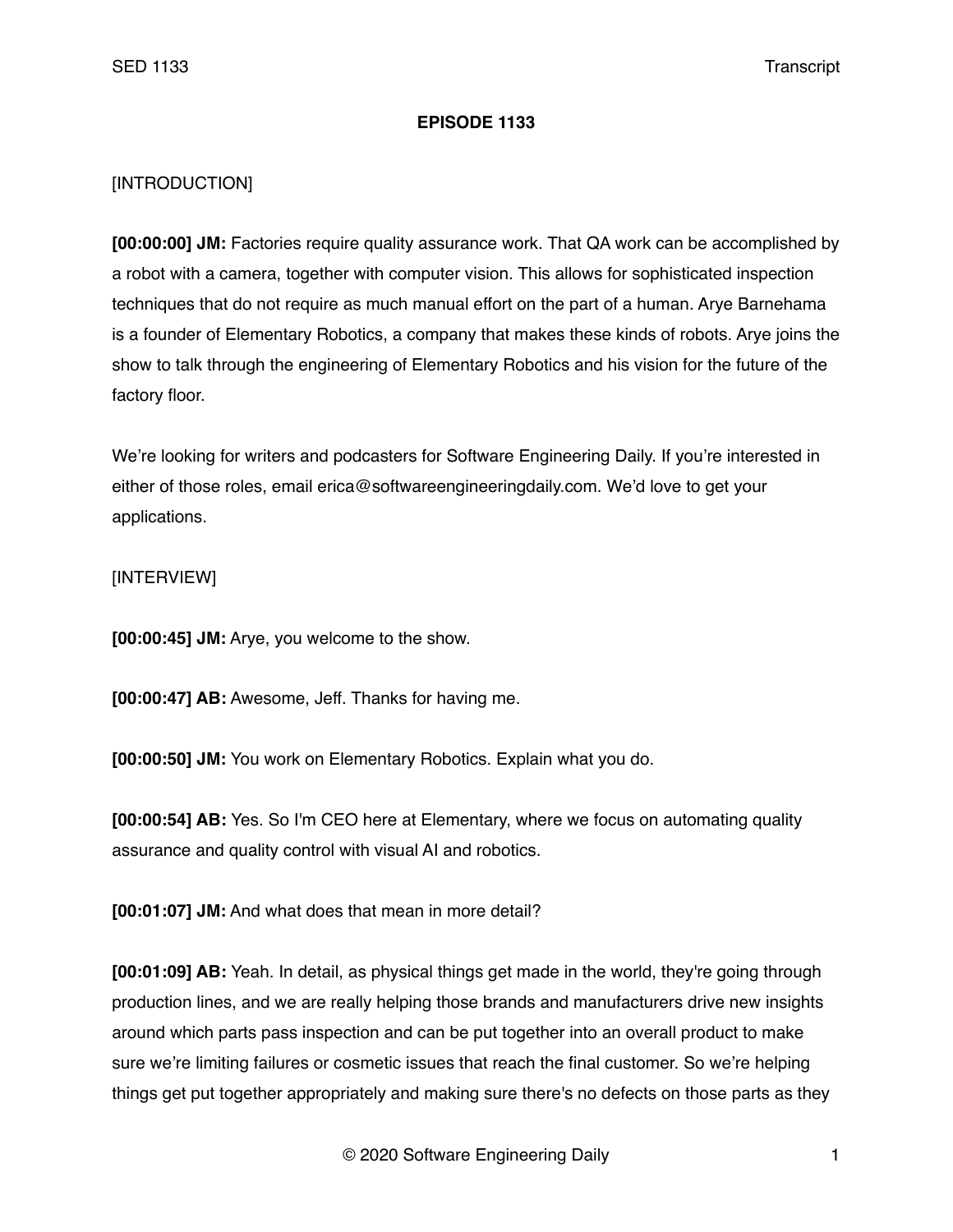get put together. But then, also, we're really trying to help drive insights for our customers so that they better understand kind of the root cause as well of where these issues might be coming from. So, overall, trying to reduce scrap and waste in our industry and really superpower manufacturers to make quality goods.

**[00:02:03] JM:** Quality assurance for physical items has historically dependent on manual inspection. How have improvements in robotics changed quality assurance?

**[00:02:12] AB:** Yeah. So there's this joke in the industry regarding manual inspection that if you ask 10 inspectors what a defect looks like, expect 11 answers. And all of these jokes obviously have a bit of truth to them. And that's because on the manual side, you can think about sitting there, looking at an item all day, every day. You've got visual fatigue. You've got mental fatigue. And so there's – Generally, it's also somewhat subjective. Something that I think is a defect. You might be looking at slightly differently.

And so all of this kind of adds up to just general inconsistency in inspection. And so bringing tools that are kind of data-centric tools like machine learning and then automation allows you to take some of the subjective nature out of that to make things more repeatable and data-oriented and then allow those humans to kind of put their knowledge into the system and then operate quality and operate root cause, which we just touched on, which is a bit more of the kind of highlevel goals as supposed to just the actual visual eyeballs on the product itself.

**[00:03:23] JM:** Telling me more about some of the recent developments that have made it possible to use AI for quality assurance.

**[00:03:30] AB:** Yeah. So there are some exciting developments in AI that have continued to accelerate. There's, I think, first of all, just the overall maturity of AI and any use at scale. And so, just at the very beginning before even kind of any new architectures, there's just the maturity of AI as a technology that can be deployed into production. The tooling that needs to be used for that, the data handling. And so, all of kind of the pipes to make AI possible have accelerated to allow this to be more scalable in an enterprise manufacturing environment.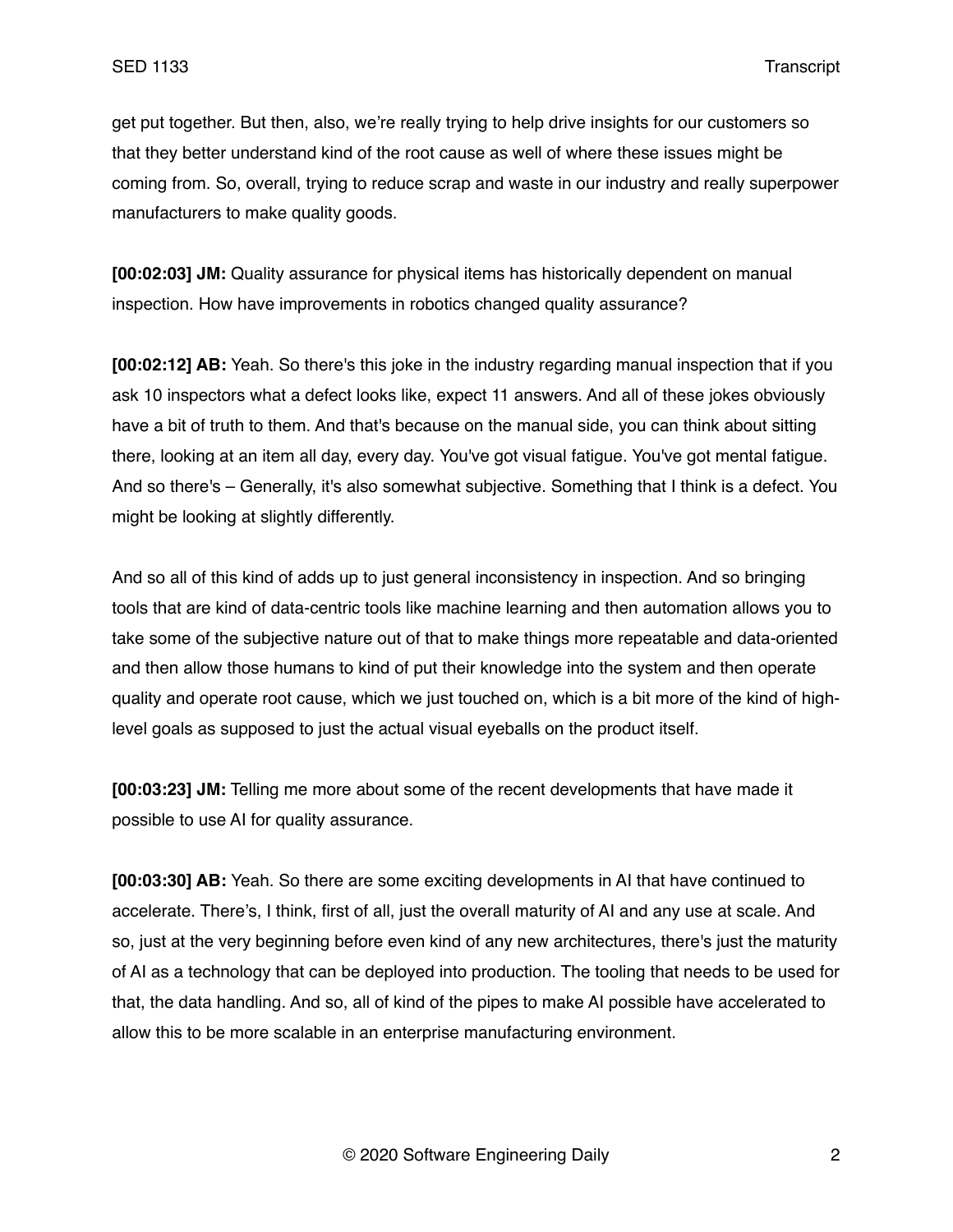And then there's also new research that a lot of us are looking at or making use of in the industry that's kind of cutting edge around using lower data sample sizes. So, not every manufacturer, when you go in, is going to have a data sample of thousands and thousands of objects already built for you. And so you've got to be able to get useful and start providing value with lower and lower data sample sizes. And there's a lot of research in that space that's also having an impact on our ability to apply it in manufacturing.

**[00:04:38] AB:** What are the areas of QA where computer vision is mostly utilized?

**[00:04:43] AB:** So, by that, do you kind of – I guess, for our audience, the difference in terms of what I think you're asking on the computer vision side versus machine learning side, is there are traditional computer vision use cases in quality assurance and manufacturing that are a bit more rigid. So, things like edge detection, blog detection, presence detection, some computer vision algorithms for dimensioning. And so, whereas machine learning is more sample-based and kind of labeled data and training-based.

And so there are areas where these computer vision tools can be quite useful given a very rigid set of rules that you know you're going to be inspecting for. And so, generally, I think you can think about the two, computer vision versus machine learning in that way of how good could a rules-based system be to find these defects versus are you looking for more generalized things and you don't want as much of the rigid rules-based system and you want a more flexible system. And so, it's our job to find the balance between those two.

**[00:05:51] JM:** What's the goal of Elementary Robotics?

**[00:05:54] AB:** Yeah. We are focused on allowing visual AI to be as easy to use and easy to deploy in the manufacturing world as possible in order to make better, more scalable products.

**[00:06:09] JM:** And how did Elementary get started?

**[00:06:12] AB:** Yeah. So, taking a step back, just a bit of background on myself as it leads into that. I previously cofounded a company called Melon, which allowed me to do everything from live in Shenzhen, China for six months and bring up manufacturing production lines, shipped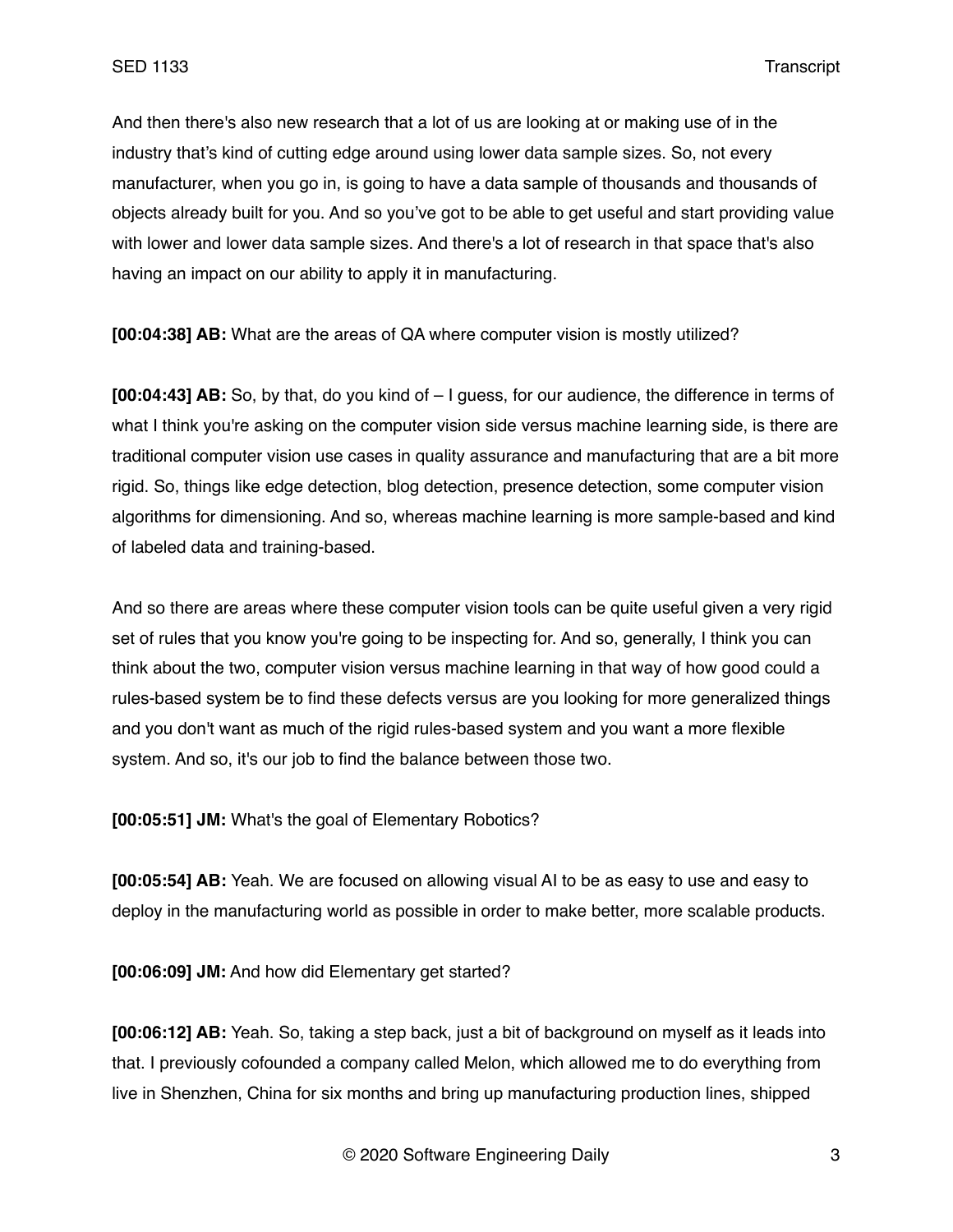thousands of units of hardware. We were the startup in residence at IDEO, the design firm where I really fell in love with design. So, we were the startup in residence at IDEO, the design firm.

And then eventually Melon was acquired by a private equity firm, and we got rolled up into a company called DAQRI, which had raised about \$500 million working on industrial augmented reality. And there I really fell in love with these use cases in the industrial world. And I specifically saw a lot of maturity and scale that could be had on the computer vision, machine learning side that was happening in AR, but wanted to bring that back and apply that to robotics and use robots for how we could bring this amazing kind of software on the CVML side to life in the manufacturing world. And so, that was some of the initial inspiration behind Elementary, was using robots to bring to life some of the great software I had seen in computer vision and machine learning.

**[00:07:33] JM:** Elementary started with investments from some companies as customers. How is the development process been with those companies that you started out with? What were the requirements?

**[00:07:44] AB:** Yeah, it's really awesome having these customers that are also partners early on in the lifecycle, because it really enables us to do diligent customer discovery and have really deep discussions around pain points, and problems, and integrations. And so, I think we've learned a tremendous amount from that. And as a kind of design and product-focused founder like myself, it's always great to be as involved. You want to be as involved with customers as you can be as early of a stage as you can be. Get as much feedback as possible. And so, it's been super beneficial to us as a company, and allowed us to make sure that we're solving real problems for real customers.

**[00:08:27] JM:** What does a 3D inspection entail?

**[00:08:29] AB:** Yeah. So one thing that's really unique about Elementary systems as you're kind of bringing up here, is our ability to do inspections of 3D objects from multiple angles given the integration between our vision systems and our automation robotics systems. So, we have the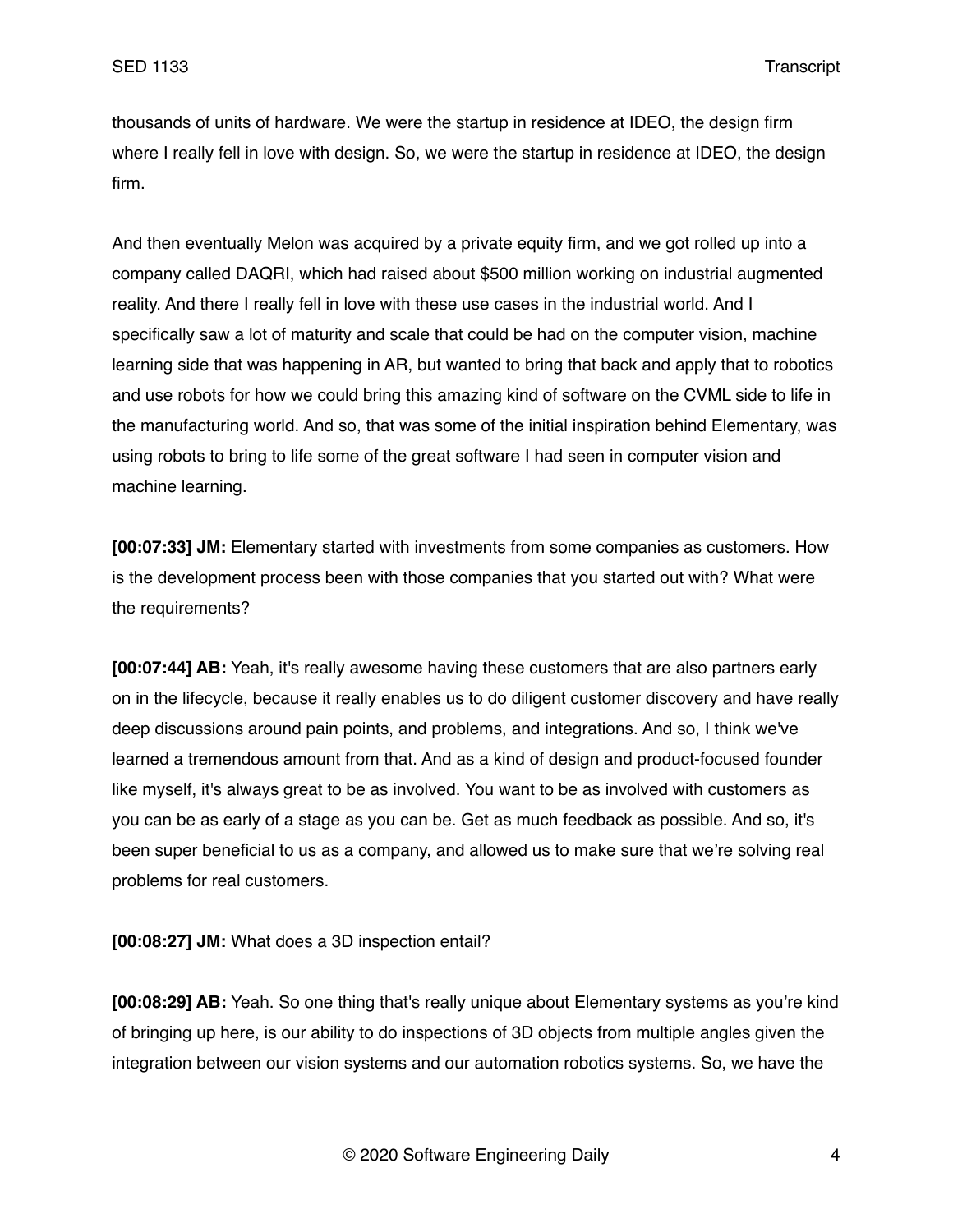elementary gantry, which allows us to do 3D motion. And then pairing that with vision systems that are then able to take these multi-angled inspections.

And so, you can imagine an automotive. These are big, very different geometric shaped parts. And so you can't always just say, "Hey, I'm going to take a top-down static image of this. You really want that flexibility and you want to look at things from different angles. You can imagine even as a human, when you're looking at your iPhone, I always use this example, but this isn't exactly it. But when you're looking at your iPhone and there's a scratch on it, you can't always see it. You have to move it. Look at it in different angles. Hold it under different light to actually be able to see that. And so, similarly, these multi-angled inspections can really drive value to finding new defects in kind of different ways that you might not have been able to previously.

**[00:09:43] JM:** What kinds of inspections are done on products for Q&A? Could you maybe give an example?

**[00:09:50] AB:** Yeah. So, it varies across industries. But things that kind of stay consistent are there are assembly inspections where all of the right pieces put on this product. Was this product assembled properly? So, there're the assembly verifications. There is also kind of final inspections. So, things like was the label put on properly? How does it look cosmetically? Are there any scratches that a customer wouldn't otherwise want to see? Are there any defects on the paint that a customer wouldn't otherwise want to see?

So, as you think about how a product gets put together, there are different inspections that run throughout those stages of that process. So, assembly and all the way through to kind of final cosmetic verification.

**[00:10:39] JM:** Elementary has human in the loop at the core of the design. Can you explain what human in the loop involves?

**[00:10:47] AB:** Yeah, absolutely. Great question. So, on the machine learning side, as we've all seen, there is still a requirement in a lot of cases where someone needs to be doing something like setting a threshold or labeling data. And so, you brought up earlier in the conversation that many inspections have previously been done manually. And to that note, you want to take that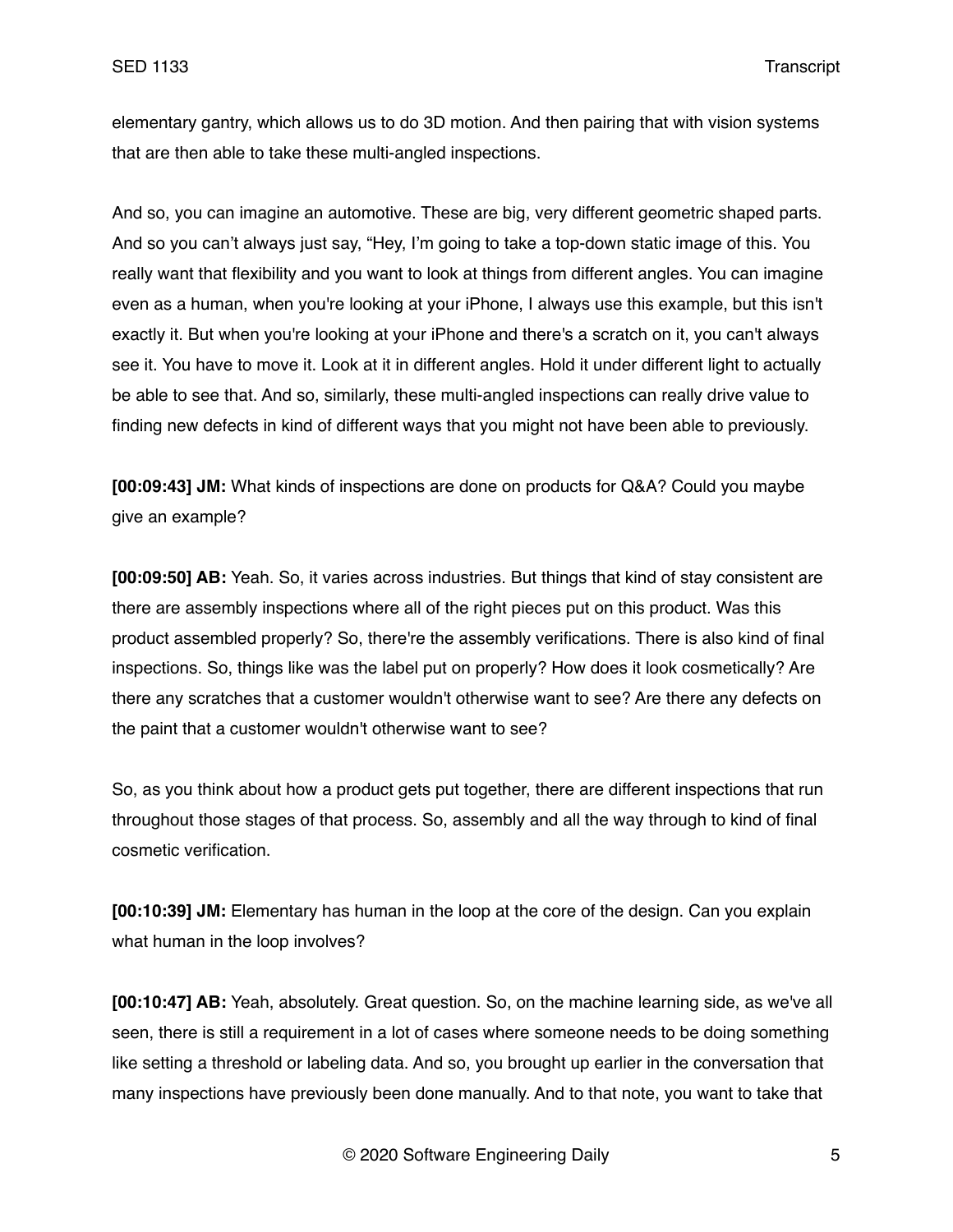knowledge. You don't want to just rely on the data that is coming in, but you also want that human knowledge that's kind of been learned and you want to still keep that in the loop. Have that manage what's going on. Have that label data and set the proper thresholds for that production line, because each production line is going to behave differently.

And so, you still really want to keep the human in that system to oversee it. I think Google has a great study about doctors plus machine learning make the most accurate predictions on X-rays as supposed to just machine learning or just doctors. And so, kind of similarly, we want to keep that human in the loop and have them be a part of the analysis as well as some of the kind longer-term root cause insights that are being driven.

**[00:12:01] JM:** Tell me more about how remote inspection works.

**[00:12:04] AB:** Yeah. Especially given where the world is at right now, remote is super important, because it's hard to get boots on the ground in factories at the moment. So, you definitely want to be able to use IoT networks to be able to support your customers remotely. And, also, one thing we focus on is enabling our customers to be able to support themselves remotely, because even some of them are having issues getting in their facilities. And so, just having that flexibility where they can access our devices remotely is super interesting and definitely providing value back to a lot of our customers.

**[00:12:43] JM:** What does the hardware component of Elementary consist of?

**[00:12:47] AB:** Yeah. Definitely, for those listening, check out our website, elementaryrobotics.com. We show some of our hardware solutions there. We show the elementary gantry, which is a 5° of freedom system that allows kind of this multi-angle inspection that I was talking about earlier. So, it's basically path planning and moving a camera around an object for these 3D inspections.

**[00:13:13] JM:** And what were the functional requirements when designing that hardware?

**[00:13:17] AB:** Yeah. That's where to your question about polling in customers early. Just really digging into diligent customer discovery of based on their requirements. So, what sizes of their

© 2020 Software Engineering Daily 6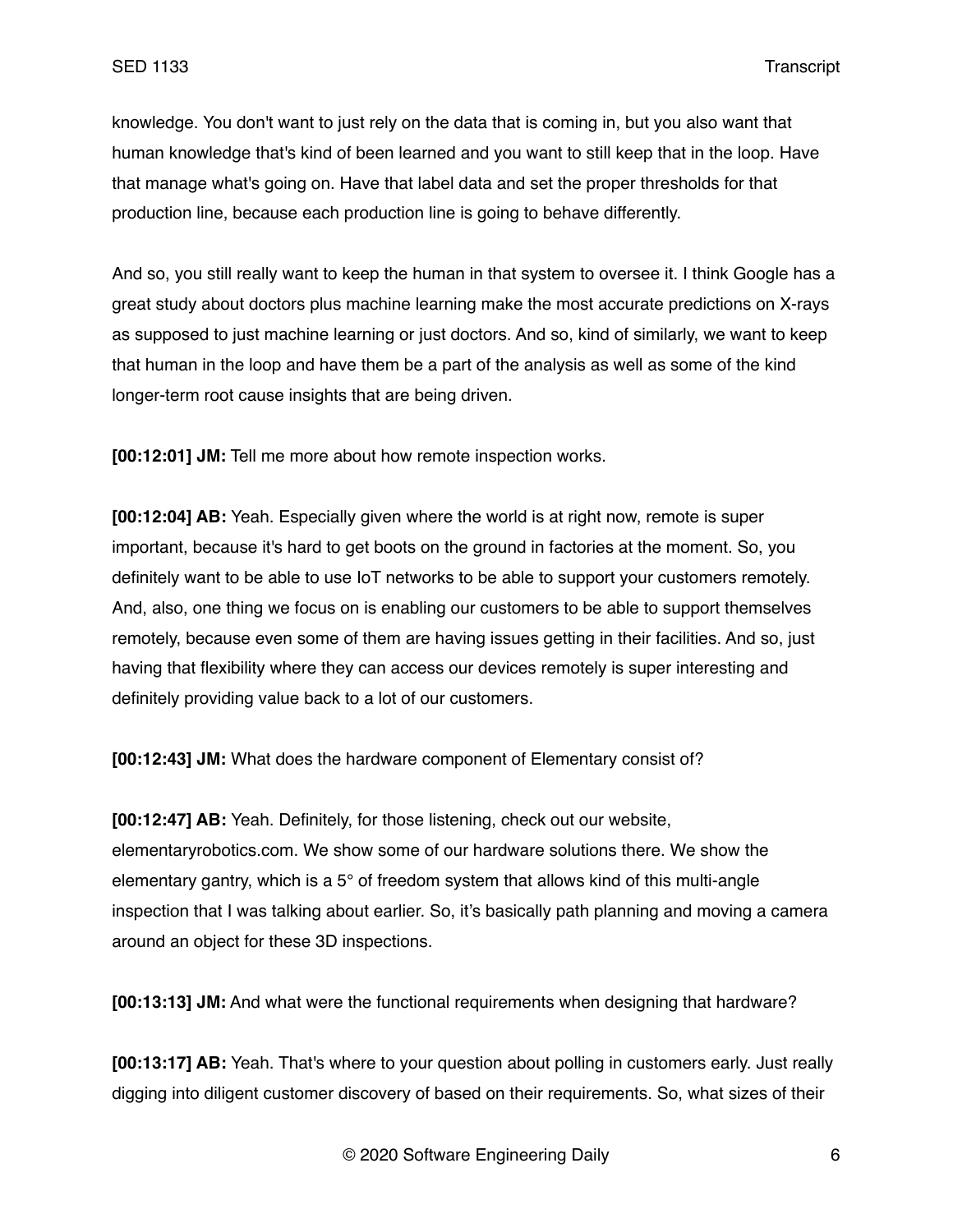parts? What speeds of their production lines? And then how do we fit all that together and make these machine learning inferences? What compute does that mean? What resolution on the camera? This multifaceted problem space where we had to work all those together, kind of like it in any of these hardware-software products, there's always these tradeoffs between what do you solve in hardware? What do you solve in software? How flexible do you make it and scalable, versus focused and vertical? And so we had to work through a lot of that problem space and are continuing to as we continue to grow our product offerings.

**[00:14:05] JM:** So, Elementary Robotics can make 3D images of a product to detect defects. How does the initial data collection work?

**[00:14:14] AB:** Yeah. As you set it up, it's running. It's really easy for the human to program, first of all. And so, you can go in and you typically have a sample object and you can program it around that sample object. And then on the data collection side, once you have that set up and easy to run, you can run it in a data collection where you're not trying to make any inferences in the beginning. You're just collecting the data needed to then go deploy your inspections. And so that's where that kind of human in the loop piece comes in again.

**[00:14:47] JM:** How much data do you require for a specific product?

**[00:14:50] AB:** Yeah. I wish there was a hard and fast answer to that. It's less and less every day for us as a company. But it also depends on the type of product we're inspecting and the inspection requirements. But, generally, we are not talking thousands of images like some machine learning classifiers. We are talking tens or hundreds of images. So, significantly less given our machine learning approach. But, still, you need a robust sample size to be able to test on it and have confidence in.

**[00:15:23] JM:** What types of machine learning models do you utilize? Are the inspection images compared to like a baseline just like you would do and in GANs?

**[00:15:34] AB:** Yeah. There're a couple different approaches here, but we generally focus on anomaly detection for our customers. So, learning what good looks like and then being able to, from there, find anomalies and defects on their parts.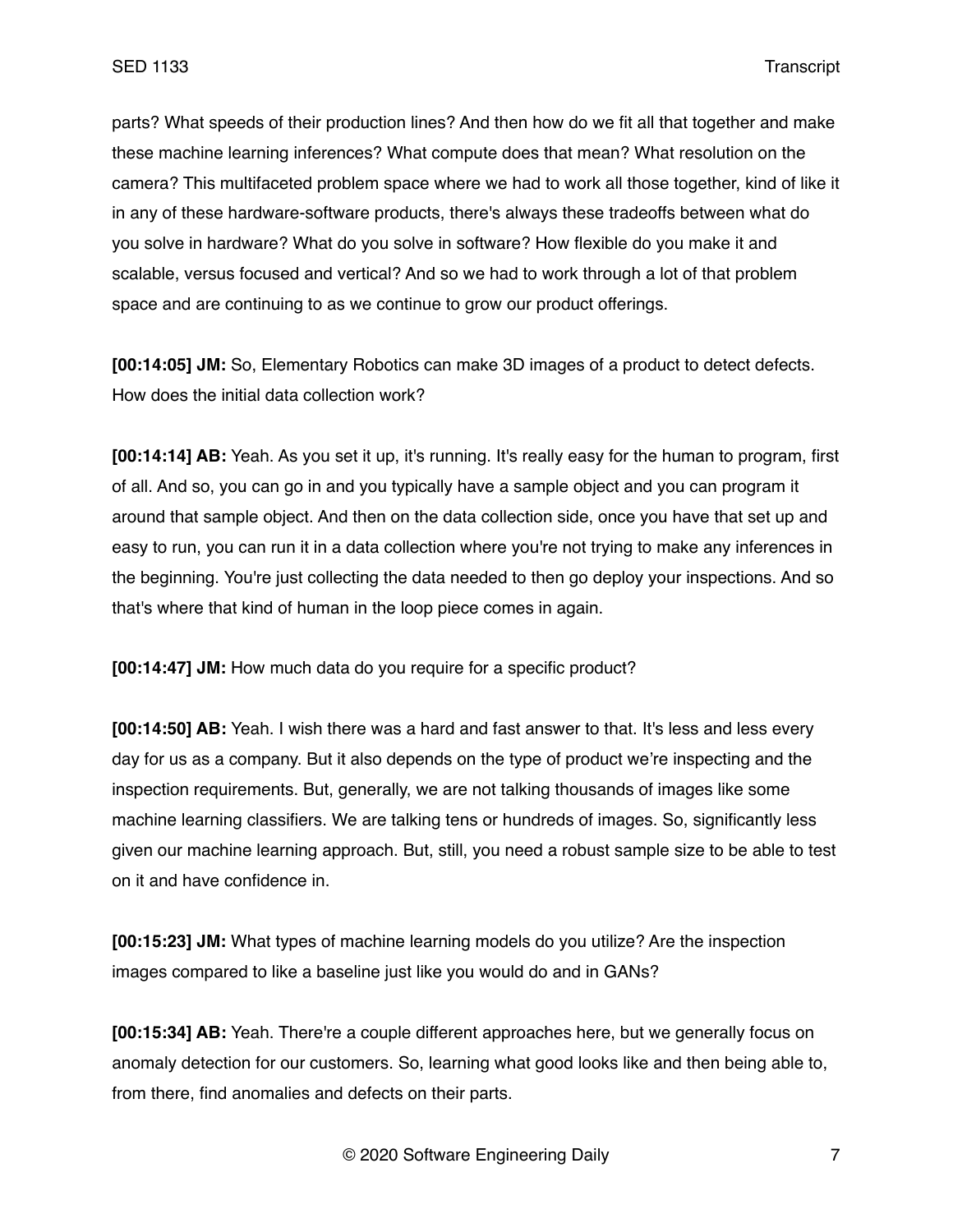**[00:15:49] JM:** And are there separate models for separate kinds of tasks?

**[00:15:55] AB:** So, the models and the inspections that we offer to customers and let them set up are, yeah, focused on the type of inspection there trying to run. So, if they want to be running anomaly detection, that's one piece. If they have data and want to run a classifier on a specific type of defect, that's another inspection they can set up. And so, it is driven by the type of inspection they're setting up.

**[00:16:18] JM:** Tell me more about how a model gets deployed. Is it getting deployed onpremises? Or is getting deployed at the edge? Or is it getting deployed to cloud resources?

**[00:16:29] AB:** Yeah. Our models run on the edge largely due to just speed requirements and inference requirements on our systems in the manufacturing environment.

**[00:16:41] JM:** Okay. And tell me more about the edge deployment. What cloud provider do use? Or what kind of edge infrastructure do you use?

**[00:16:49] AB:** Yeah. So, we have the cloud piece, and that's where we do the retraining. So, it doesn't have to be. Some customers want their server running on-prem. And so, you can do that. If somewhere you're doing the retraining as you've collected the data, and then we kind of over our IoT like are pushing that back to edge compute where we're running the models and making these kind of real-time inferences. That edge compute – I think, right now, our models do run on Nvidia GPU's. But then kind of flexible in terms of what we're using on the CPU side.

**[00:17:27] JM:** What is the architecture look like in more detail?

**[00:17:30] AB:** Yeah. So, Elementary is pretty focused on automation scalability. So we've tried to take that into our software side as well, and we largely work around kind of a microservices approach to make things flexible and adjustable in terms of how we're deploying different modules? Where? Just as we just discussed, kind of edge versus cloud. And so we try to make that possible given it is a world where different customers that we're deploying into where different customers have very different requirements around where compute can live and where

© 2020 Software Engineering Daily 8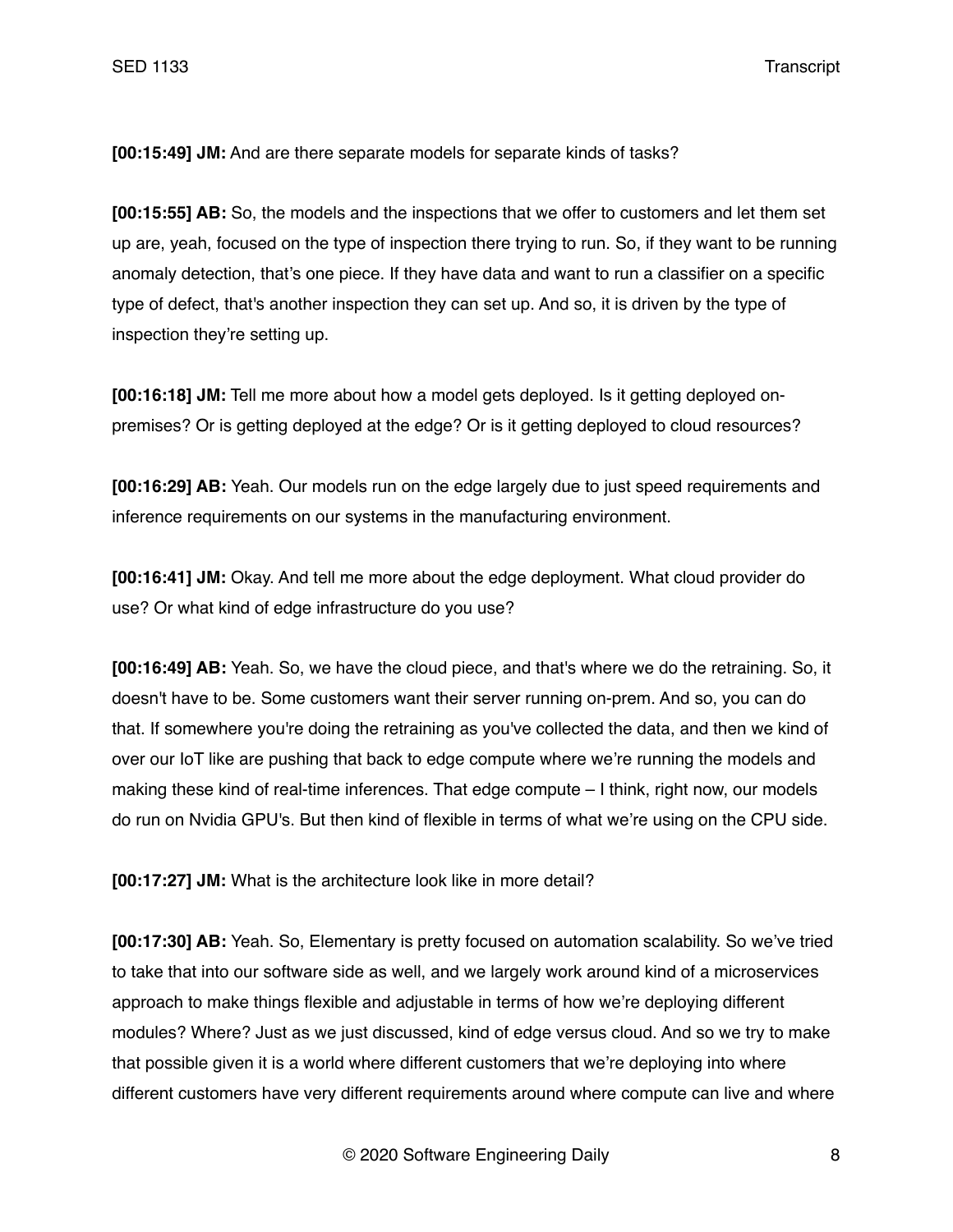data can live. So, with that approach, just trying to enable all of those different types of deployments.

**[00:18:11] JM:** So what happens when you're doing a QA and a defect is found?

**[00:18:17] AB:** Yeah. So, on our side, we flag that, obviously, and we store that data and we save it as a fail. It then depends how we are integrated into the customer line, whether we then send them a signal maybe to their PLC system that controls their production line. Maybe to something elsewhere that's kicked out and then sent to rework. Or that kicked out and put in a scrap pile. Hopefully we're catching it early enough where it is kind of sent to rework on the earlier side and it's not a big change for them. And so, we're generally flagging that for them. And then depending on their production line, there are different processes that they might go through with that part.

**[00:18:58] JM:** Elementary can also help find and define new defects. Explain how this works.

**[00:19:05] AB:** Yeah. So, that largely comes back to your question around CV, computer vision versus machine learning. And so that the rules-based approach versus the anomaly detection machine learning-based approach, and the ability to, on the machine learning side, take a more data-driven approach to finding defects where it's finding these anomalies that you might not have programmed the rules defined. But now because they're there different from what the system has learned good should look like, they're getting flagged to you and you can start seeing, "Hey, maybe we didn't really have a problem in our process, and we are finding defects or anomalies, and we just didn't know to be looking for those."

**[00:19:44] JM:** Tell me more about your stack for the backend.

**[00:19:47] AB:** Yeah. So, at a high-level, happy to kind of share that I think to your question earlier, which really hit home on what's super important right now during COVID. On the backend side, we have enabled this kind of IoT link, which is super important these days not only for our customers as I kind of mentioned previously. But one other thing to add in there is just how valuable that's been for us as a company.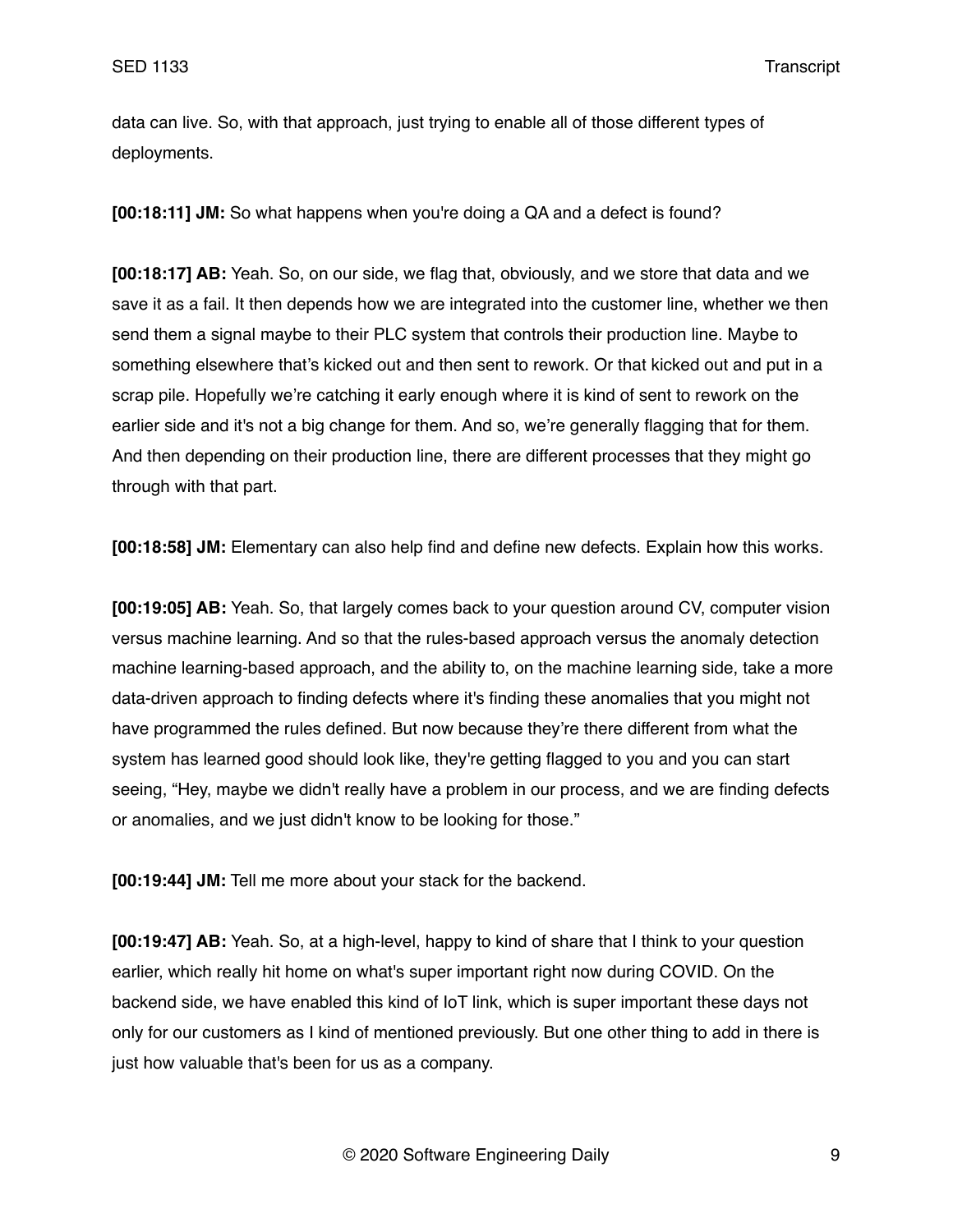So, during these more remote times, we can't always be co-located with robots. Sometimes we've shipped them home with people. But, you've also got to be able to remote-in. And so we can do remote testing, remote development and deployment over that kind of IoT link. And that's been super valuable to our development team. And then, obviously, from there, there's all of the remote data access and storage in the cloud. And so, just really enabling that to be a more IoTcentric device has been super valuable to us as a company.

**[00:20:46] JM:** And can you tell me more about what cloud services have been useful to you?

**[00:20:51] AB:** Yeah. Now, we're very customer-driven. And so every customer kind of has different thoughts around which cloud we use and kind of maybe they're already using a cloud. And so, we have worked to this point to enable that from multiple cloud providers just given really wanting to enable our customers. But on our side, obviously, you can imagine we're working through with these different cloud providers that all have solutions around that machine learning piece, the data handling, retraining and data storage side. As you think along the lines of massively scaled machine learning image-based backend and cloud pieces, that's where we focus our efforts currently.

**[00:21:39] JM:** When you're looking at your stack, like are there are any – I don't know. TensorFlow, or more SageMaker, or some database that has been particularly useful?

**[00:21:50] AB:** Sure. Yeah. I mean, on the ML side, our team is definitely centralized around PyTorch and the services over there.

**[00:21:58] JM:** So, you've been in stealth mode for a while. You recently became publicly commercially available. How was the reaction been?

**[00:22:05] AB:** Yeah, it's been awesome. I am really excited to come out of stealth mode. Makes talking about what we do easier. And so it's been really great and great to just be more open with customers and see their interests come in. So, that's been really awesome, and I'm very glad we finally came out of stealth and are able to share the message more broadly.

**[00:22:29] JM:** What has been your biggest technical challenge so far?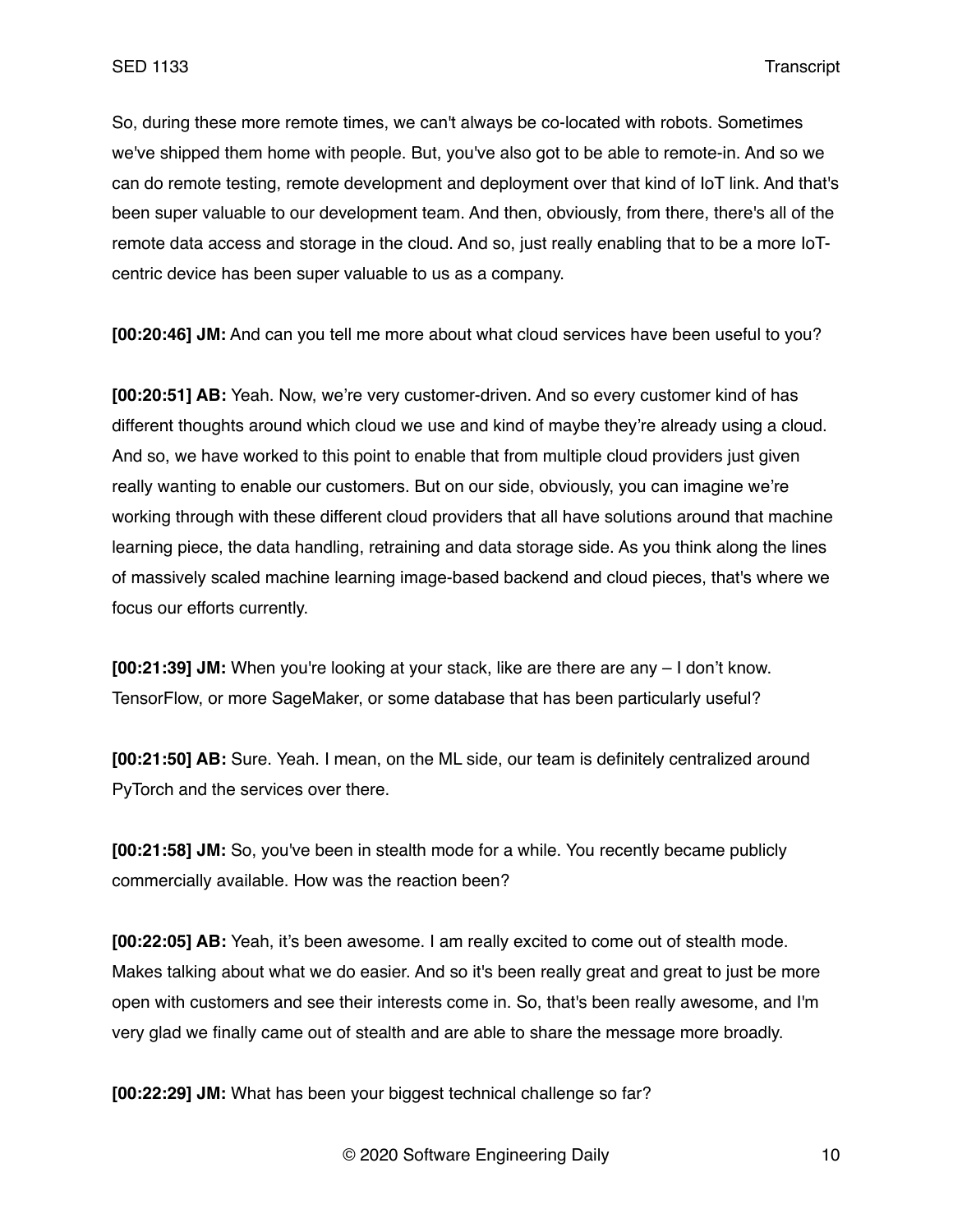**[00:22:32] AB:** Yeah. Robots are really a full stack problem. So, that has been a really awesome challenge to solve. And I think part of what gets our engineering team so excited to work on this every day is just you're integrating all the way down to embedded devices running motors and running all of the kind of controls code all the way up through the system, through the embedded ML, all the way up to the cloud and interfaces and web app.

And so, it's just a very broad team skillset and kind of diverse backgrounds that we pull from to enable a full stack solution like that to work together. And then go through your own testing and your own QA and be able to find if you're crushing bugs. Are they on the hardware side? The software side? And so, really enabling great full stack development has been a challenge and something that we love working on and kind of gets us excited every day.

**[00:23:34] JM:** Where you personally spend the most of your time?

**[00:23:36] AB:** Yeah. As most kind of founders and CEOs, it's always shifted over time with Elementary as we've continued to grow. I do stay really close to customers. And so, kind of especially now as well too, there's just a huge focus for me over there. So, rolling up my sleeves and working with customers and trying to always be listening to the voice of the customer and making sure we're solving a big problem for them. But, also, as I mentioned earlier, I kind of fell in love with design in the early days of my first company when I worked at – When we're the startup in residence at IDEO. So, still really love the design, human-centered design side to this. The interfaces that we're building, the product side and kind of collaborating with the product and engineering teams. So, I love that and I'm super passionate about side. But we continue to scale, definitely, and kind of laser-focused on the customer and customer growth side as well.

**[00:24:35] JM:** What does that design process look like in more detail?

**[00:24:38] AB:** Yeah. So on the design side, it's scaled as we've scaled as a company. And so, kind of matured the process to have specs and requirements and interviewing customers to understand their problems. Trying to get all of that information upfront so that as we go into the visual design process, it's based on data that we've been collected and then going through the user experience into the then user interface design and making sure that all fits within the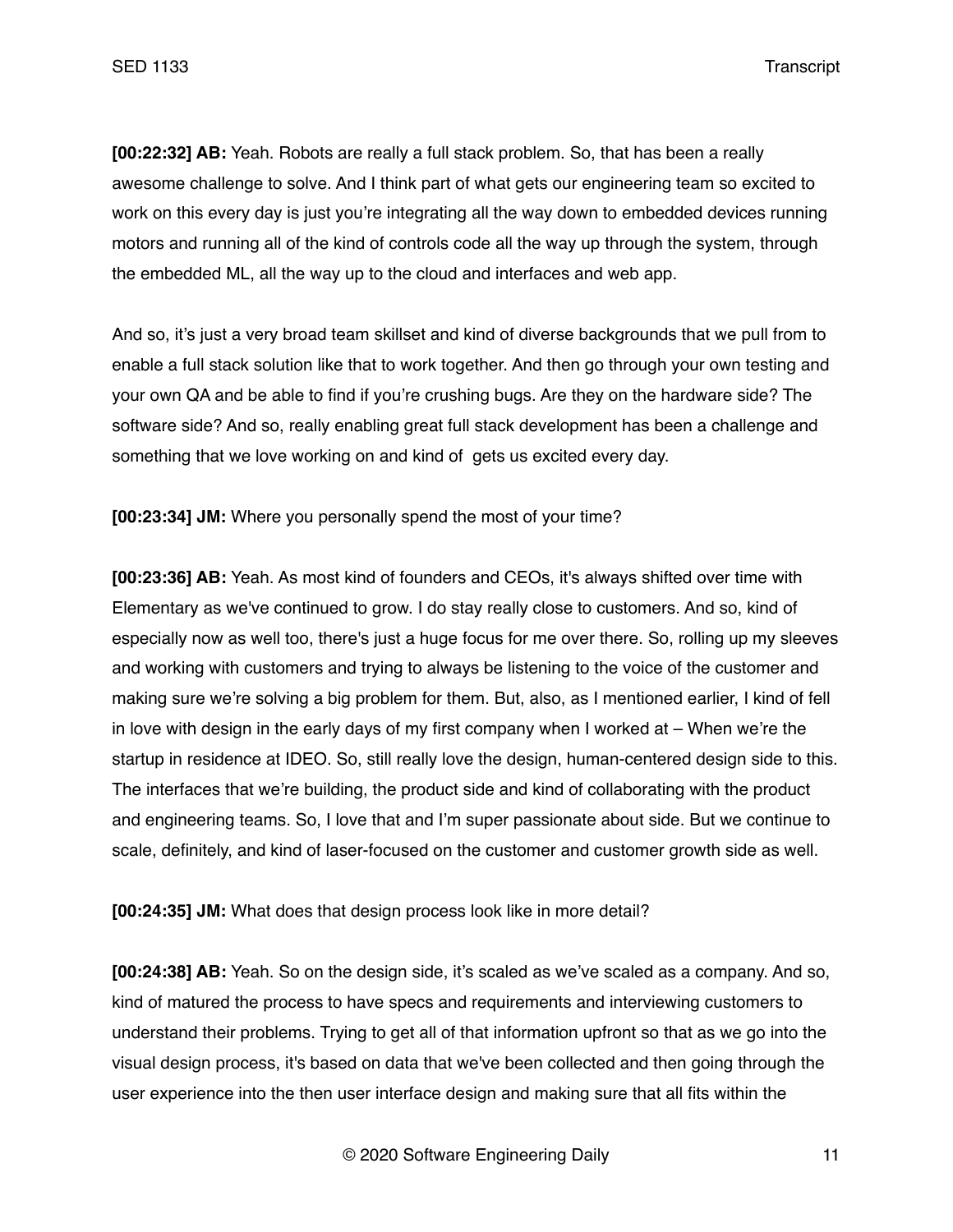overall architecture of the system. And then working with engineering to make those tradeoffs always of what the dream design does and looks like and behaves like versus how do we implement it and the timelines for those things. And so, there's a lot of data we're pulling in externally, and then a lot of internal discussions and tradeoffs that we make through the process. And kind of you end up with a really multidisciplinary result to push the design forward.

**[00:25:41] JM:** Can you tell me more about what programming languages you use?

**[00:25:45] AB:** Yeah. It is, again, back to the full stack piece. There's a bunch of different teams contributing. And so, there are different places that are more or less specialized. I said we used PyTorch on the machine learning side. Obviously, Python is very widely used. So that team is kind of deeply integrated on the Python side, and that carries throughout the stack to some degree. But then as you get closer to the robot and the embedded side, you start programming more on the microcontrollers, embedded C, C++ and kind of dig in over there to get things performant.

And so, it actually does scale. And we enable most of that through this microservices approach that I was kind of mentioning. We have this internal piece called Atom, which is our kind of internal core microservice OS.

**[00:26:39] JM:** What does that mean? Internal core microservice OS?

**[00:26:43] AB:** Yeah. It's basically our internal OS that our systems run off of that is a microservice architected approach to allowing these different modules in our system. You've got the ML module. You've got the camera module. You've got the embedded compute module to talk to each other and to do that through different programming languages.

**[00:27:06] JM:** Tell me more about that communication layer, that unifying communication layer.

**[00:27:11] AB:** Yeah. Well, our CTO would probably be able to dig into that a lot more. But what I would say is you can visit our GitHub and actually see some of that. That's probably the best way for people to dig into it.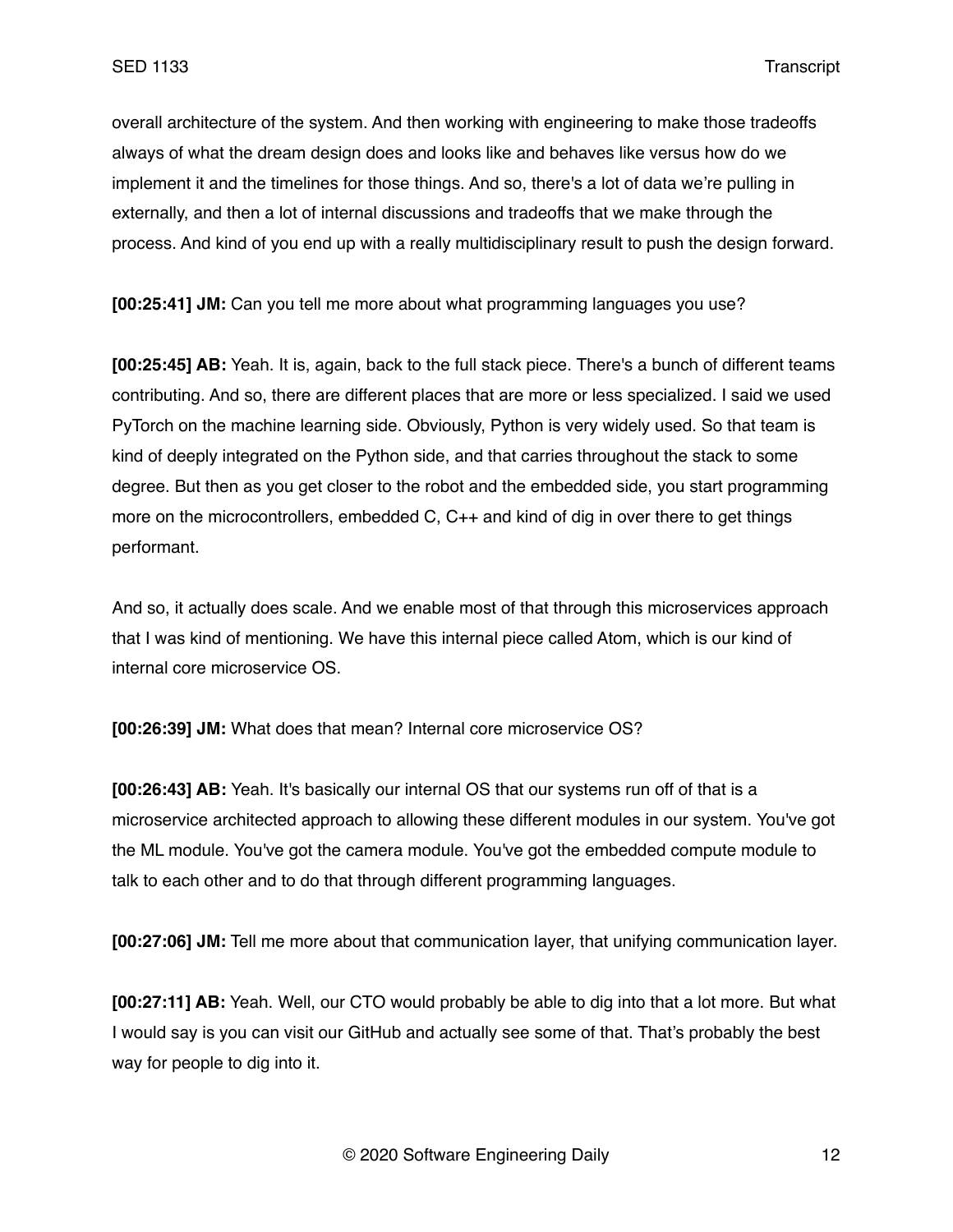**[00:27:23] JM:** Can you give me your perspective on the future of the factory floor? What it looks like in a decade?

**[00:27:30] AB:** Yeah. That's an awesome question. So, I am really excited about like more and more data-rich factory floor, and that's what I'm seeing, and that's kind of where the trends are going, and that's really where Elementary is also trying to help our customers. So, a data-rich factory floor where we can close the loop on more systems, that data is getting fed back into decision-making, fed back into designs and just really kind of closing the loop on a lot of what we do based on what's being collected and outputted and where anomaly detection is running and things you're finding. And then making more real-time changes based on what you're finding. And the final product being shipped out is still being tracked and fed back into manufacturing. Overall, just creating a stronger feedback loop around that more real-time data is a vision of the factory that I find extremely compelling and I'm working to help build with Elementary.

**[00:28:26] JM:** Do you see yourself expanding into products that would fulfill other areas of the factory?

**[00:28:32] AB:** No. We're really vision AI-driven right now, and there's a kind of huge market in front of us to grow there and a lot of problems to solve. And so, at the moment, we're just kind of laser-focused on that.

**[00:28:45] JM:** What are the other adjacencies in the computer visionary that you could expand into?

**[00:28:50] AB:** Yeah. Cameras are used a lot with robots right now. So, not areas that we are expanding into, but there's a lot of robot guidance, robot ML+ cameras for picking and closing the loop on different robotic systems. So, there're a lot of other areas robots are kind of closing the loop on robot systems. But, currently, not areas that we are looking at or planning to go into. We are just really focused on kind of area where we can be applying elementary systems to provide more insights around product quality, product inspection and quality assurance throughout the factory floor.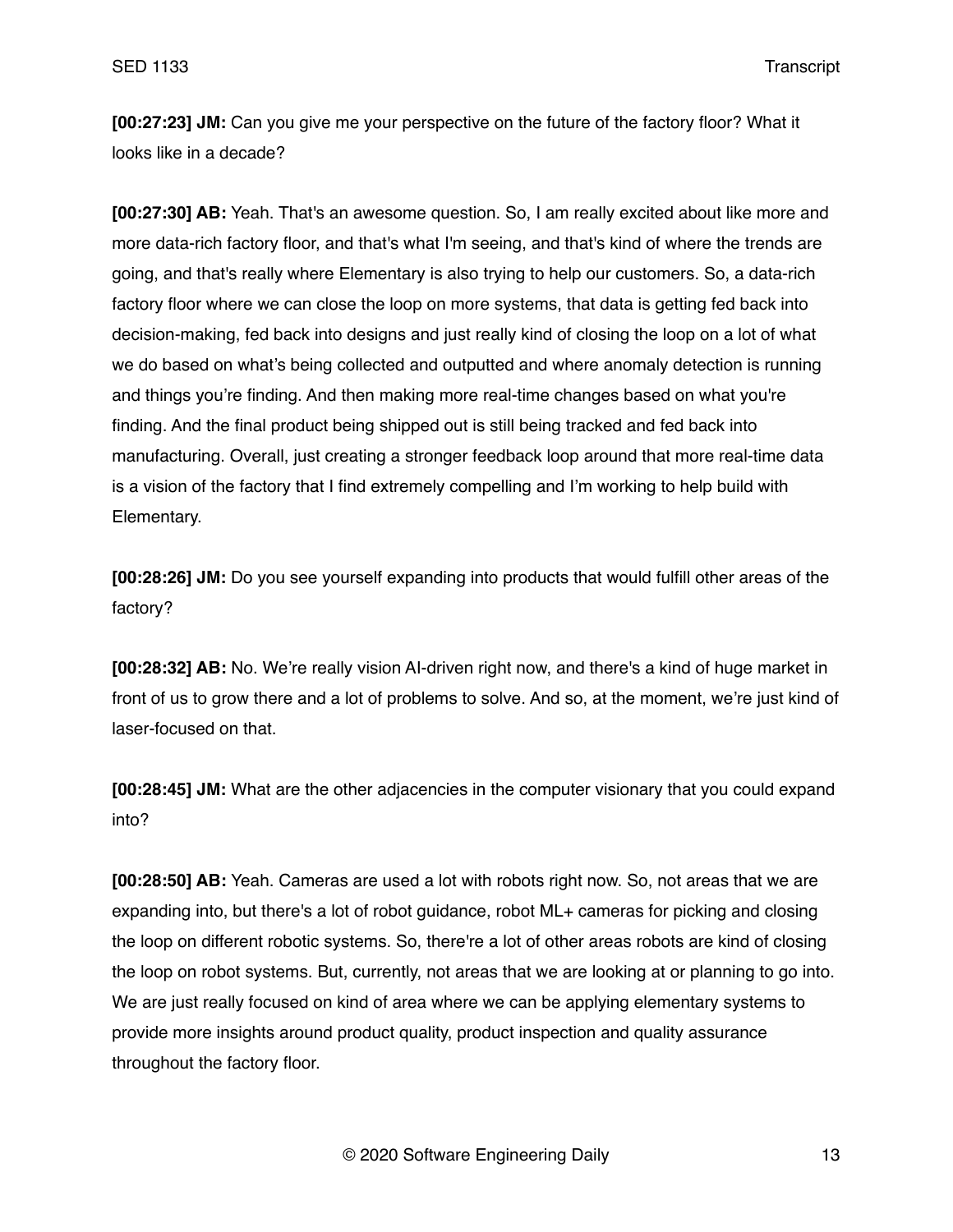**[00:29:33] JM:** You've mentioned cameras several times. Do you build those cameras yourself? Or is there an off-the-shelf provider you can go to for cameras?

**[00:29:40] AB:** No. We don't build the cameras. Cameras are super specialty. And so, we do use industrial cameras and have kind of partners on that side of the world that we work with.

**[00:29:52] JM:** And what is the market for off-the-shelf cameras like? Is it competitive? Is the cost dropping? Is the cost prohibitive? Is it already cheap? Tell me more about that.

**[00:30:03] AB:** Yeah. I think the market for off-the-shelf cameras is really interesting. We are using industrial cameras. And so they're not super off-the-shelf. There are some websites you can go to in order them, but you do build relationships with these companies as well. And they're not cheap in the sense of that it's the same cost as the camera in yourself phone. But overall, the costs are going down just as camera use cases are just scaling. As AI scales, as vision scales, camera use cases are scaling.

So, I think there's a really good ROI in our industry for these types of use cases. Although, you've also got to get the compute to the right price point, and you got to take that full stack approach that we are mentioning to get the overall system there. But there are some really great camera providers out there on the market that are constantly pushing that forward.

**[00:30:59] JM:** Do those cameras all have similar APIs? Or what is the typical API between the camera and the software you build around it?

**[00:31:07] AB:** Yeah, they don't, but they usually expose a lot of similar things. But they all have slightly different APIs or languages that they support. And so, there is some customization around different cameras.

**[00:31:23] JM:** And are there any bottlenecks in camera technology? Like – I don't know. Frames per second? Recording rate or something that's important for improving the fidelity of downstream engineering applications?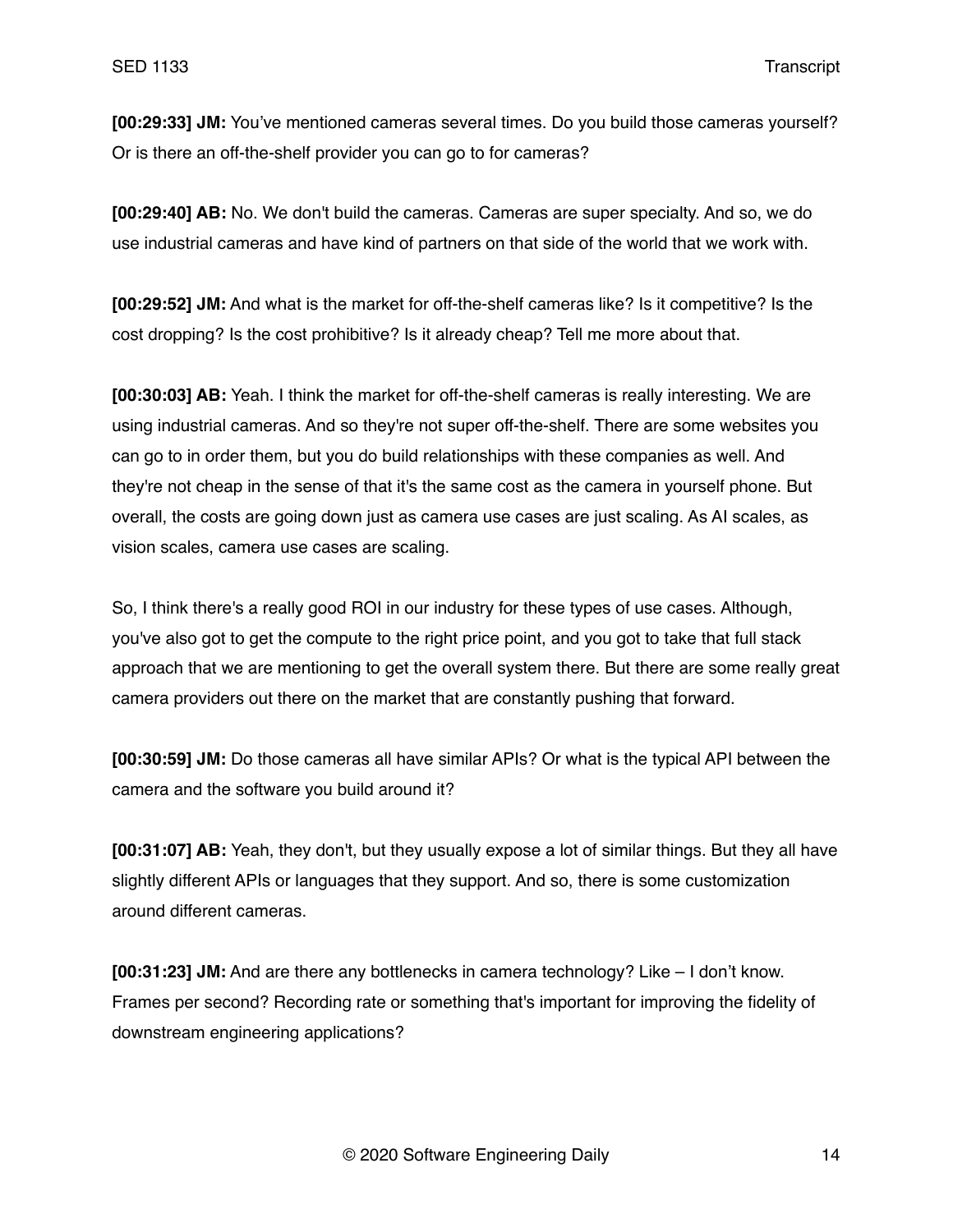**[00:31:35] AB:** I would say, currently, less on the camera side. More on actually the compute an inference speed side. So, more on the latencies around making the decisions and less on the core camera piece.

**[00:31:50] JM:** Yeah. Can you elaborate on that? So, like we're talking about PyTorch. Python is not the fastest language. But I don't know if the interface between Python and Torch. I don't know what Torch is actually written in. Maybe it's in C or something. Maybe the underlying infra that's executing is faster. But maybe you could tell me more about the inference side of things and how that –

**[00:32:11] AB:** Yeah. And, well, all of that is in Python, you can still – Kind of once you've got the trained model, you can definitely kind of take that down and shrink it and kind of get it running embedded and use different techniques to get it running faster embedded. And so, it doesn't have to be based on PyTorch and kind of those architectures. You can definitely push to get it faster given you're trying to make edge inferences. But still, there's just some limits even as fast as you get that around running ML on the edge. Passing data back-and-forth between CPU, GPU, shared memory and kind of how all of that adds up to speed of inferences that you're able to make. But I will say, a lot of people are doing a lot of great work in this space outside of Elementary as well. Nvidia is doing a lot of great work here. And so, that is definitely in an active area that people are pushing forward.

**[00:33:05] JM:** Tell me more about your perspective on the machine learning ecosystem. What are the shortcomings? What is machine learning getting really good at? What are you intrigued by?

**[00:33:15] AB:** Yeah. Based on deployments and kind of just being customer-focused right now, I think something it's always on my mind is just data handling and pipelines. And I think that's still a super important piece of making all of this work in scale. Now, I obviously love reading all of the latest papers and looking at self-supervised learning and different ML approaches. But at the same time, I think on the really practical side, I find just how do you pass data around? How do you label it? How do you deal with datasets and manage datasets is still just super important and really fascinating to watch where that tooling goes.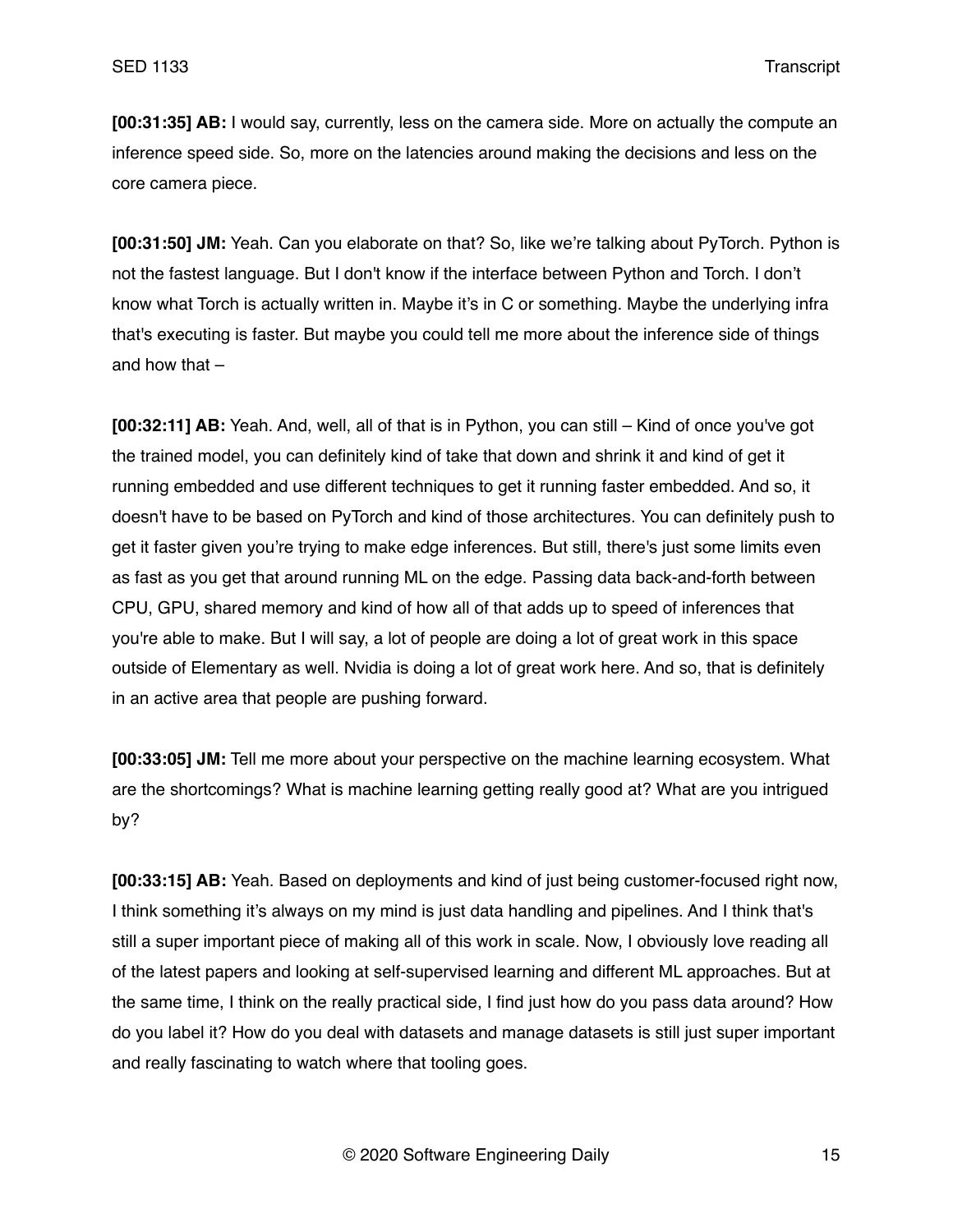And, generally, as an ecosystem, the machine learning side, I just am super excited about where everything is going. Where the community is going? Where research is going? I'm really dedicated to seeing that continue to scale and help enterprise businesses.

**[00:34:13] JM:** If I am a QA tester at a factory and my factory uses Elementary Robotics, what does my job look like?

**[00:34:22] AB:** Yeah. So you asked earlier about human in the loop, and I think that's kind of the key. We see two different things. One is quality managers and quality technicians moving towards operating multiple systems. Overseeing Elementary systems and helping re-label data. Look for root causes and really kind of manage quality now through something that helps them scale up in terms of throughput. And then, also, focus on other areas and focus on other problem areas or areas that need their support throughout their production line.

**[00:34:59] JM:** And do you see the role of robotics as augmentation to the QA tester? Or does it obsolesce the QA tester?

**[00:35:11] AB:** Yeah. I'm very focused on and convinced it's augmenting the QA processes. So, everything from – As I mentioned, like you're shifting those people to still managing these devices. They're managing the thresholds of the inspection. Digging into the data for root causes, as well as there are certain times people running QA also have an assembly task. And so, now you're shifting them back to having more of their focus on the assembly task and giving them more time than having to kind of split attention and multitask between two things. So, I think it's kind of either enabling them to do more of other work or enabling them to manage higher throughput quality through the system.

**[00:35:57] JM:** You have one of the most impressive webpages I've seen together with a loading bar, because it's so graphically intensive. Could you explain a little bit about what people would see if they went to the Elementary Robotics homepage?

**[00:36:11] AB:** Yes. I would definitely check it out, because as you mentioned, it is very visual and there's a lot of motion on there. And so, I don't know if my words can even do it justice. Definitely, it's elementaryrobotics.com. And what we really tried to do with that was just

© 2020 Software Engineering Daily 16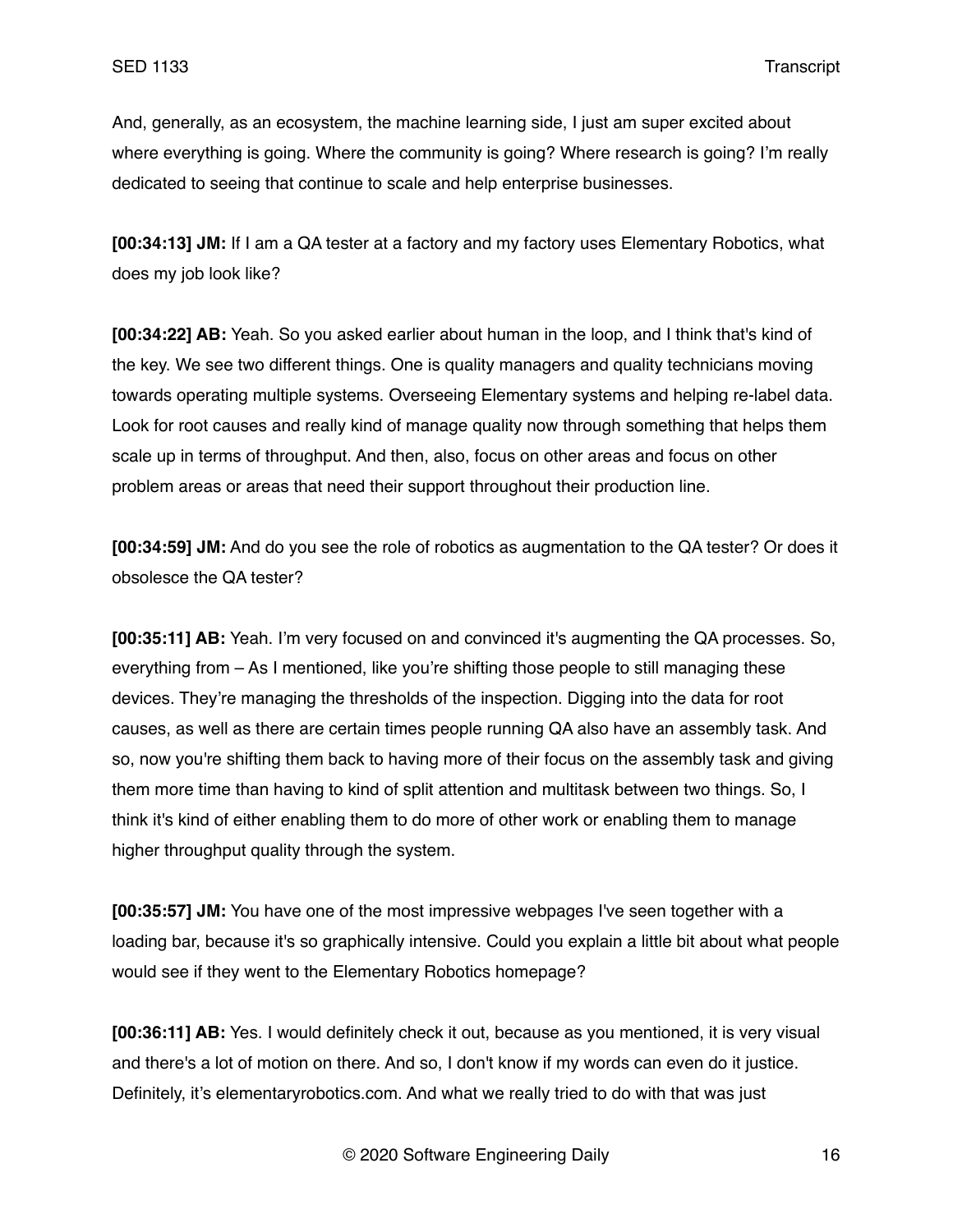showcase this motion plus vision concept. So, that's why it's graphically intensive and has different animations is to give people as you scroll through our website a visual insight and kind of look into running inspections of 3D parts and kind of multi-angled inspections. And so we thought it'd be to really help tell the story we wanted to build that into the website.

**[00:36:53] JM:** Can you tell me about building the proof of concept? The first version of the Elementary Robotics camera system?

**[00:36:59] AB:** Yeah. So, we've built a lot of different first versions throughout our time at Elementary as we've iterated through and kind of gone through diligent customer discovery to find that right that right product market fit. And so, in the early days as I mentioned, we were putting in place the infrastructure and architecture to enable all of these different systems to work together. And so, I think that was kind of the early engineering Lyft, was enabling that architecture and infrastructure that would say, "Hey, you can use motors and motor control with cameras and robots in different gears and joints." So, really, kind of taking that full stack approach to enable all of that and then balancing the, "Hey, we also know these gears are probably going to change and some of the motors might change." And so, kind of balancing that, "Hey, we're building the first version with wheels, and we want that to work so that we can get customer feedback. But we also know things are possible and likely to change." And so how do you allow for that flexibility in the future as well? And so, those are a lot of different tradeoffs and things we're thinking through in the early stages.

**[00:38:11] JM:** Tell me more about some of the hard canonical engineering problems that you run into it Elementary.

**[00:38:17] AB:** Well, I think there's always a question, and this is just a general enterprise startup question of integrations. And I think everyone's running different stacks, whether it's different ERP systems, or it's different PLC systems controlling their production line. There is always different integrations, and as CEO, it's always my job to look at the roadmap and sit there and say, "When do different integrations make sense? We know they're possible. But given the engineering resources we have balancing integrations with new feature development, just trying to make those right tradeoffs and what unlocks the next tranche of customers. The next value prop to our customers?" And so, how do we balance that alongside? Maybe the next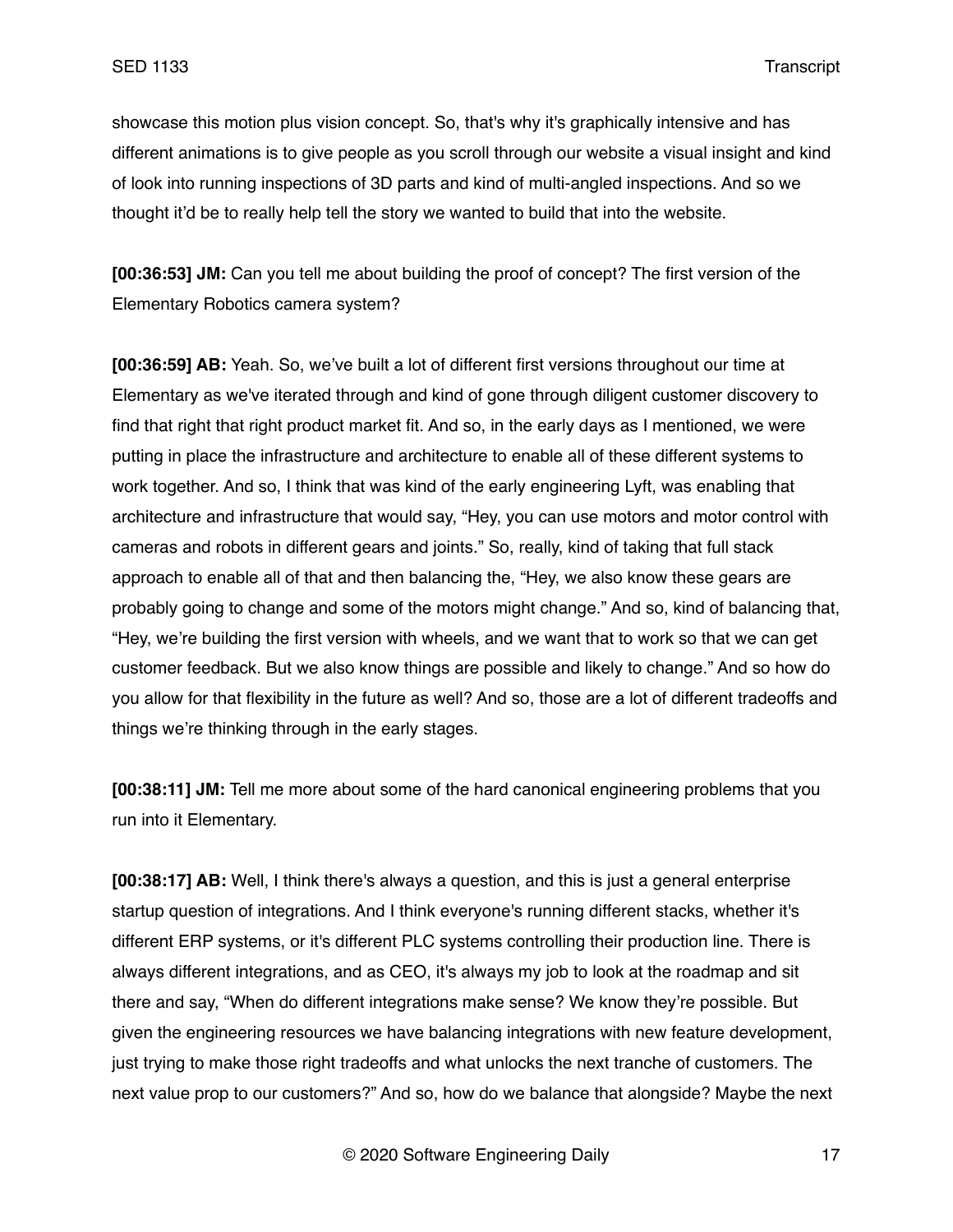customer really runs a different PLC system than we've ever integrated with. But, also, we've got to prioritize some other core software engineering work.

And so, I think that's something I think all enterprise companies deal with, is making those integration tradeoffs given that customers – There's usually one – There's the 80-20 rule. There's usually something that the majority of people are using, but then you always run into those different cases as you scale to more customers.

**[00:39:34] JM:** Are there any other canonical engineering problems? Things that you're seeing today that you think you will be seeing again and again and again in the next five years?

**[00:39:42] AB:** I think even as machine learning gets better, there's just always going to be improvements there. There's always going to be how do we use less data? How do we augment our data? And so, I think there're just open-ended questions there that we'll continue to revisit. And I think those are exciting challenges ahead for us.

**[00:40:03] JM:** Do you spend much time reading papers or talking to researchers? Or do you feel like most of your consumption of machine learning stuff is further down the pipeline? It's like well-developed productized machine learning?

**[00:40:16] AB:** Yeah. So we've got an amazing advisor that we work with on the academic side. And so, we chat with him and pick his brain. See what's coming down the pipeline. And that's been an amazing resource for us to have. And then, yeah, I'm known for paying out over Slack channels just at all different hours the things I'm finding online as I'm just looking through papers and publications. Maybe there's a new conference and kind of who won best paper? So, I find all of that fascinating. And think you have – That doesn't mean we're implementing it, but I love being aware of it, reading it and kind of discussing it all with the team.

**[00:40:57] JM:** Let's scale back and return to the beginning of our conversation. Could you just run through in more detail what happens in the production pipeline where Elementary Robotics is involved?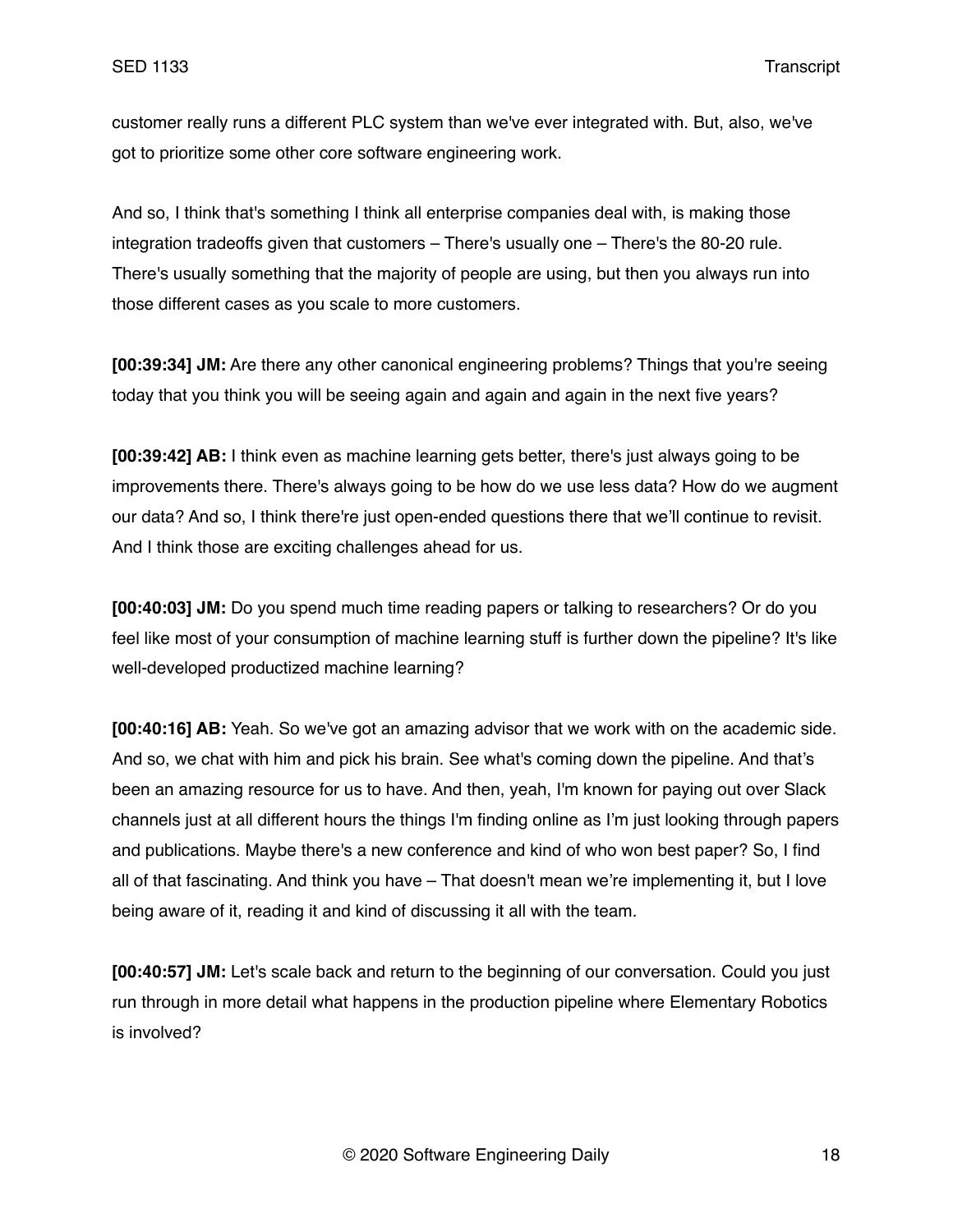**[00:41:10] AB:** Yes. So, scaling out to little bit more of 10,000 foot view of a production line, you've got parts coming from suppliers that are going to get put into whatever you're producing. So, you've got these kind of supplied components, and you want to verify that those supplied components are good before you put them into your product. So, there's an opportunity for QA there. Then, as you're assembling your product out of those parts, there are verification steps throughout that process that you can use QA to make sure, "Hey, did we put this together properly along the way?"

And then at the end, you've got kind of the final piece, "Okay, overall, it's been assembled. We've verified along the way. And now we want to do final assembly verification," and overall that's usually where cosmetics can come in more, and how does the overall final product look before we ship it out the door? And so, there're just multiple areas throughout that stack that you can be looking and kind of running quality.

**[00:42:15] JM:** And let's again return to the future. So, let's say five years down the line, what is in the future of Elementary? What are the specific fields that you're excited about?

**[00:42:27] AB:** Yeah. So, great question. As we mentioned, on the what's hard part, I also think that's a huge opportunity for the future, which is that ML is continuing to grow and evolve. Whether it's the techniques, whether it's synthetic data, or being able to run more kind of simulated in terms of training and how that augments the data that we need to be collecting. And so, I think there's a lot of opportunity for growth there too.

Just continue to invest in the core principles of what we do at Elementary around ease of use, ease of set up, time to ROI. And so, things that I think we continue to invest in and grow just to make our customer experience better, easier, faster and continue to unlock more value for our end-users.

**[00:43:16] JM:** Can you tell me a bit about the sales and integration process? So let say I'm running a factory or I'm operating some multi-factory process engineering facility set. What's the process for getting a sale closed and then getting integrated?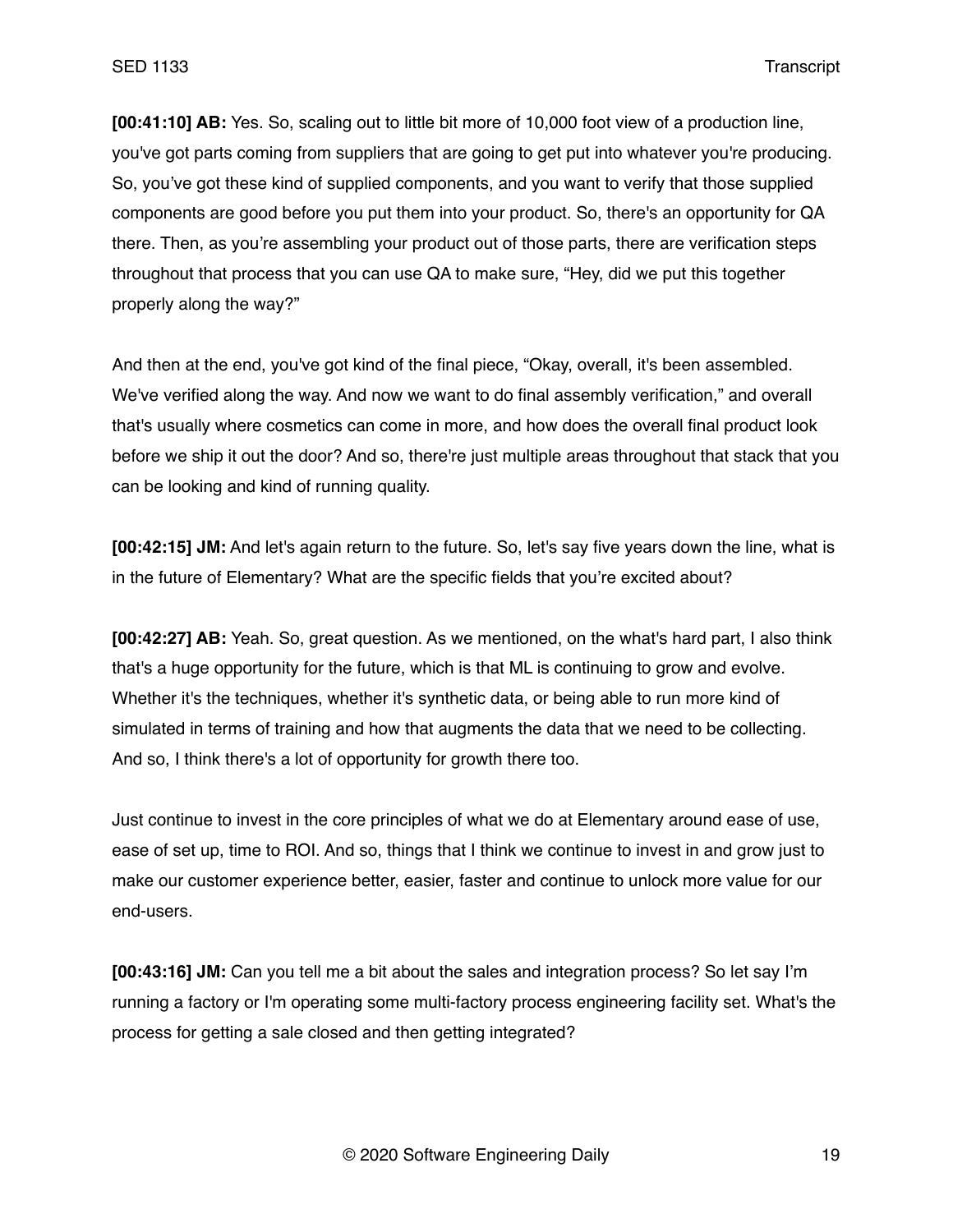**[00:43:34] AB:** Yeah. So we were pretty hand in hand with our customers right now especially being early-stage enterprise company. We really want that voice of the customer. So early on, we're talking to them. Understanding their pain point. Understanding where they're struggling with inspection. Where they'd like to augment their current capabilities? Whether it's improving throughput or improving yields and finding defects they weren't finding before. Really, just understanding the problem space at the beginning.

And then from there, being able to work with them to scope that out and scope out what does the line look like? How our parts being fed? And what are we integrating with overall?

**[00:44:20] JM:** Has transfer learning been useful at all to you in getting one model to be essentially reused by another system?

**[00:44:29] AB:** Not at the moment given our current architecture. I don't believe so. But, yeah, I don't think at the moment we are digging too deeply into that just given kind of the initial architecture of what we're doing.

**[00:44:43] JM:** You mentioned edge computing a little bit earlier. Do you see any potential to use things like Lambda at the edge, or like Cloudflare workers, or Cloudflare keyvalue stores? Any other edge computing products that might be useful to you?

**[00:45:02] AB:** I definitely think we can continue to explore edge products. So, yeah, I think there's definitely a bunch of those that could be interesting. And I know on the engineering, our CTO and our team are continuing to look into kind of performance at the edge and different solutions there. Also, Nvidia is putting a bunch of work into enabling obviously great performant edge solutions and scalable solutions. So, I think it's an area that a lot of companies are investing into. And we are totally happy to work with and partner with others on that and make use of what the community is putting out in that space as well.

**[00:45:43] JM:** Do you work with any human in the loop infrastructure providers, like Scale.ai?

**[00:45:50] AB:** We don't at the moment.